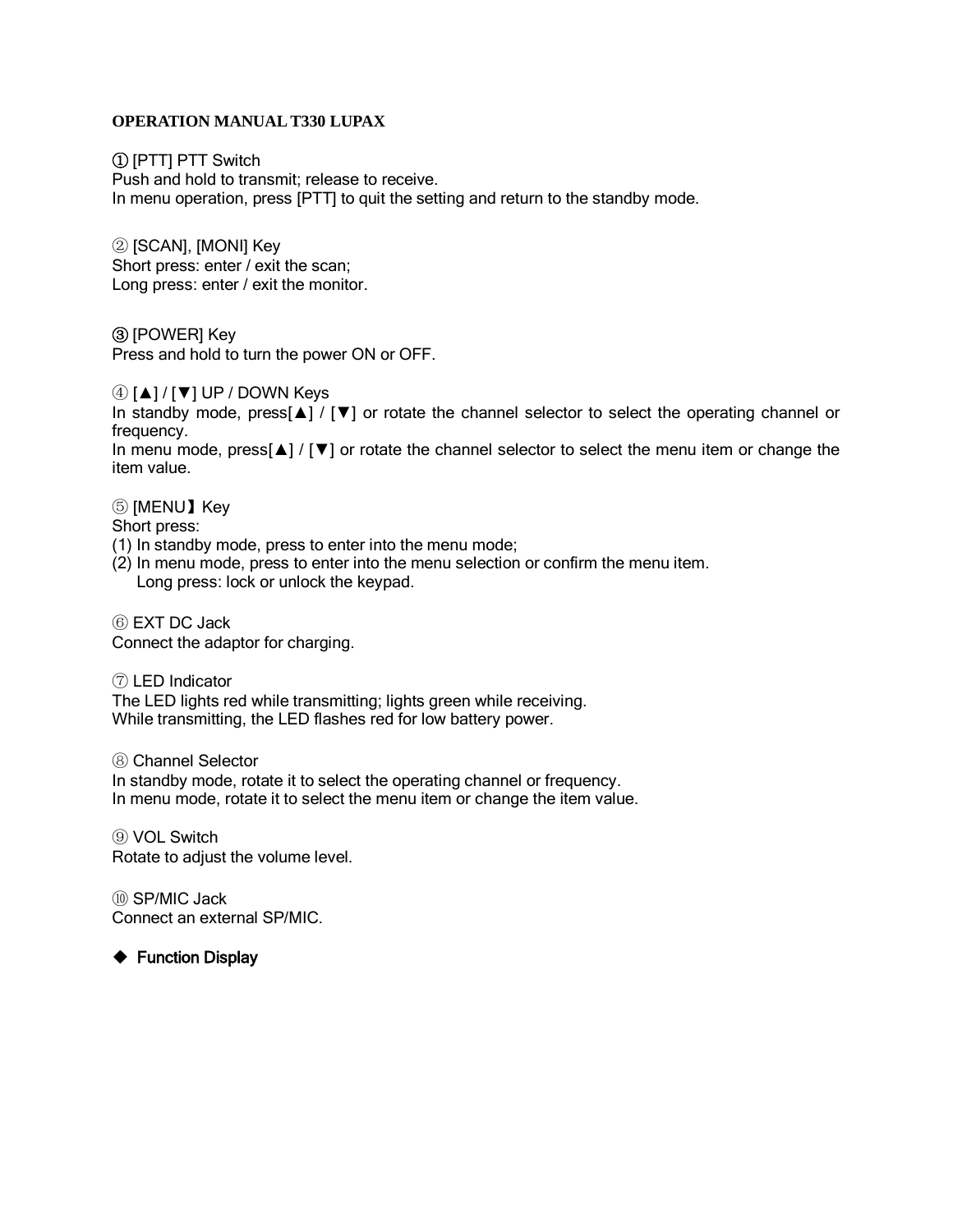| DCS VOX AP<br>CT. |  |
|-------------------|--|
|                   |  |
| 占                 |  |
| S<br>R<br>巨       |  |
| <b>Q</b>          |  |

| LOW          | Appear when low power is selected.                  |
|--------------|-----------------------------------------------------|
| CT           | Appear when using CTCSS.                            |
| DCS          | Appear when using DCS.                              |
|              | Appear when pus duplex.                             |
|              |                                                     |
| $\Box$       | Appear when minus duplex.                           |
| R            | Appear when reverse function is activated.          |
| ☆            | Appear when a channel number is locked out.         |
| S            | Appear when battery save function is ON.            |
| APO          | Appear when auto power-off function is ON.          |
|              | Shows receiving signal strength or the output power |
|              | level.                                              |
|              | Display the operating frequency, menu item etc.     |
| Ñ            | Appear when using narrow band.                      |
|              | Display channel number.                             |
|              |                                                     |
|              | Indicate remaining battery power.                   |
| $\sqrt{100}$ |                                                     |
|              | Appear when lock function is activated.             |
| 0.           |                                                     |

## **■ BASIC OPERATION**

#### ◆ Power ON / OFF

Press and hold [POWER] to turn the power ON / OFF.

## ◆ Adjusting Audio Output Level

While pressing and holding [MONI], rotate the VOL switch to set the desired audio level.

#### ◆ Channel Selecting

In channel mode, press [▲] \ [▼] or rotate the channel selector to select the desired channel.

## ◆ Transmit and Receive

Press and hold [PTT] to transmit, then speak into the microphone; release to receive.

#### ◆ Key Lock Function

In standby mode, press and hold [MENU] for 2 seconds to lock or unlock the keypad.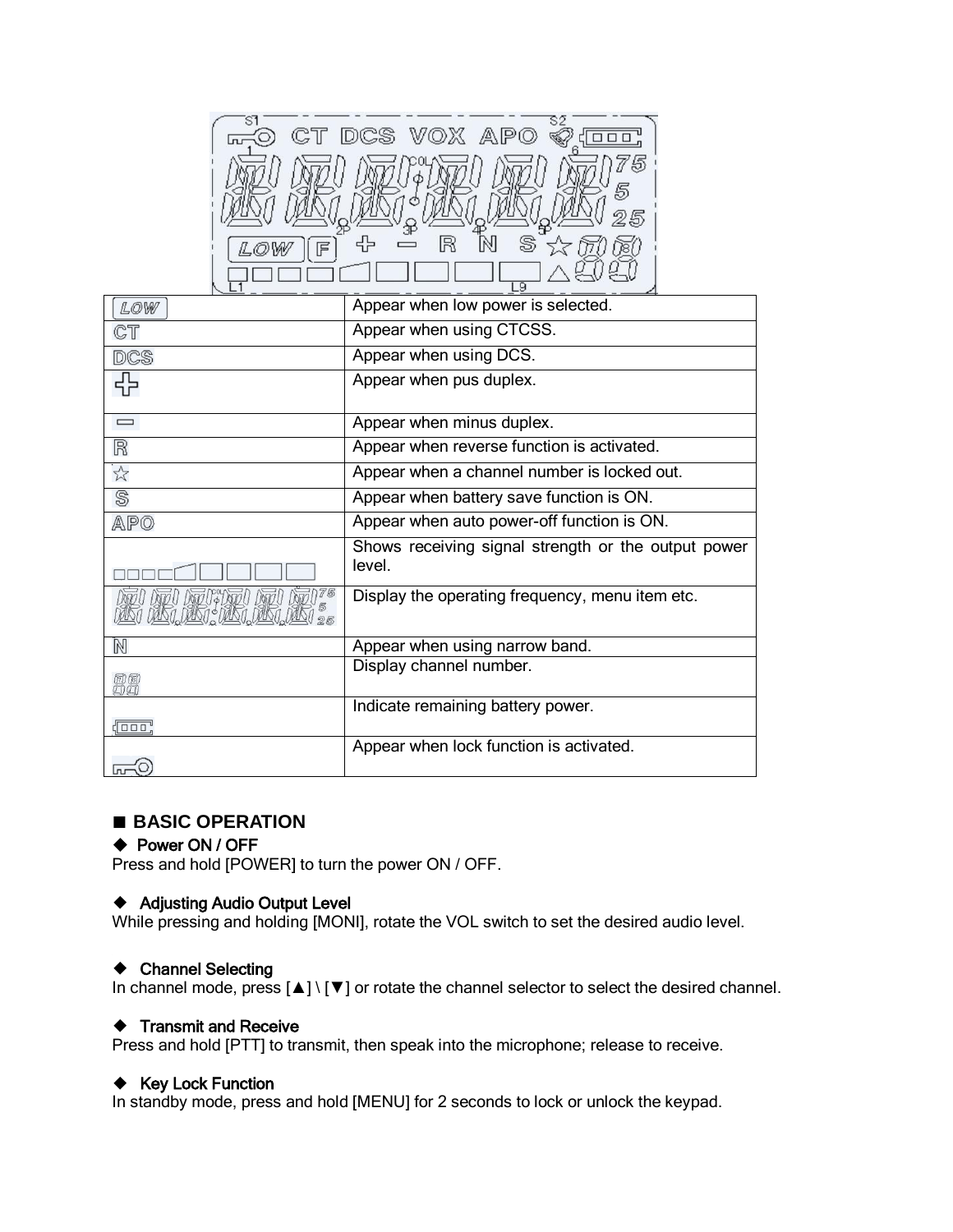# **■ MENU OPERATION**

# ◆ Menu Mode

① Press [MENU] to enter into the menu mode;

- ② Press [▲] \ [▼] or rotate the channel selector to select the desired menu item, then press [MENU], the menu item number flashes;
- ① Press [▲] \ [▼] or rotate the channel selector to select the desired item value;
- ② Press [MENU] to keep the setting and return to the previous menu; press [PTT], [MONI], or [POWER] to return to the standby mode.

| No.             | <b>Menu Item</b> | <b>Function</b>                                | Option<br><b>Default Setting</b><br>Page |                 |  |
|-----------------|------------------|------------------------------------------------|------------------------------------------|-----------------|--|
| 1               | STP.             | Step                                           | 5/6.25/10/12.5/15/20/25/<br>30/50/100KHz | 25 KHz          |  |
| $\overline{2}$  | RT.              | <b>RX CTCSS</b>                                | OFF/67.0~254.1Hz                         | <b>OFF</b>      |  |
|                 |                  | <b>RX DCS</b>                                  | OFF/023~754(N/I)                         | <b>OFF</b>      |  |
| 3               | TT.              | <b>TX CTCSS</b>                                | OFF/67.0~254.1Hz                         | <b>OFF</b>      |  |
|                 |                  | <b>TX DCS</b>                                  | OFF/023~754(N/I)                         | <b>OFF</b>      |  |
| $\overline{4}$  | SFT.             | Offset frequency<br>direction                  | OFF/ $+/-$                               | <b>OFF</b>      |  |
| $\overline{5}$  | <b>OFFSET</b>    | Offset frequency                               | $0 - 99.995$ MHz                         | 5 MHz           |  |
| $\overline{6}$  | REV.             | Reverse                                        | OFF/ON                                   | <b>OFF</b>      |  |
| $\overline{7}$  | TXP.             | <b>TX Power</b>                                | $L$ (low) ; H (high)                     | $\overline{H}$  |  |
| $\overline{8}$  | SQL.             | Squelch level                                  | $0~9$ level                              | $5$ level       |  |
| $\overline{9}$  | LED.             | <b>LED</b> control                             | OFF/ON/AUT                               | <b>AUT</b>      |  |
| 10              | BP.              | Beep                                           | OFF/ON                                   | $\overline{ON}$ |  |
| $\overline{11}$ | ROG.             | Roger                                          | OFF/ON                                   | <b>OFF</b>      |  |
| 12              | TOT.             | Time-out timer                                 | OFF/60/120/240S                          | 60S (second)    |  |
| $\overline{13}$ | SAV.             | <b>Battery save</b>                            | OFF/1 $\sim$ 32 level                    | 8 level         |  |
| $\overline{14}$ | APO.             | Auto power-off                                 | OFF/1 $\sim$ 24 hours                    | <b>OFF</b>      |  |
| 15              | TX.              | <b>TX</b> mute                                 | OFF/ON                                   | ON              |  |
| $\overline{16}$ | KY.              | Key lock                                       | MANU; AUTO                               | <b>MANU</b>     |  |
| $\overline{17}$ | BCL.             | <b>Busy</b><br>$\overline{channel}$<br>lockout | OFF/BSY/RPT                              | <b>OFF</b>      |  |
| 18              | SCAN.            | Scan mode                                      | TO/CO/SE                                 | TO              |  |
| 19              | DIS.             | Power-on display                               | OFF/DC/MSG                               | DC (display     |  |
|                 |                  |                                                |                                          | voltage)        |  |
| 20              | MDF.             | Memory name /<br>frequency display             | <b>MN/FRQ</b>                            | $\overline{MN}$ |  |
| $\overline{21}$ | CHL.             | Channel lockout                                | OFF/ON                                   | <b>OFF</b>      |  |
| $\overline{22}$ | $V/M$ .          | Display mode                                   | <b>VFO/MR/CH</b>                         | <b>VFO</b>      |  |
| 23              | MCH.             | Channel memory                                 | $01 - 99CH$                              | 01CH            |  |
| 24              | VOX.             | <b>VOX</b>                                     | OFF/ON                                   | <b>OFF</b>      |  |
| $\overline{25}$ | VXL.             | <b>VOX level</b>                               | OFF/1 $\sim$ 10 level                    | 5 levels        |  |

## Menu Items:

#### ◆ Step

In menu mode,

① Press [▲] \ [▼] or rotate the channel selector to select the menu item "STP", then press [MENU], the menu item value flashes;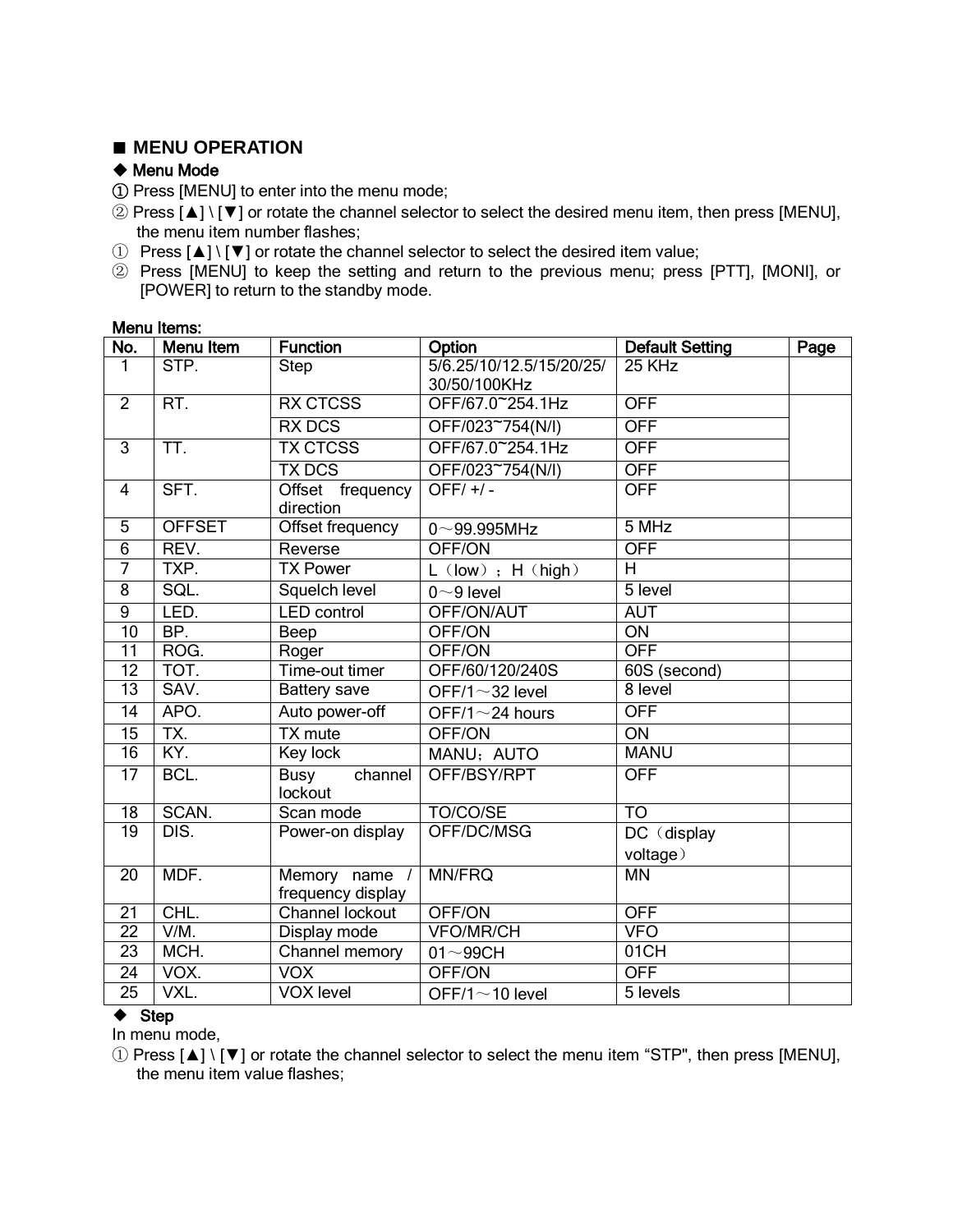$$
\overline{\mathcal{L}}_{\text{max}} = \sum_{i=1}^{n} \sum_{j=1}^{n} \mathcal{L}_{\text{max}} = \sum_{i=1}^{n} \mathcal{L}_{\text{max}} = \sum_{i=1}^{n} \mathcal{L}_{\text{max}} = \sum_{i=1}^{n} \mathcal{L}_{\text{max}} = \sum_{i=1}^{n} \mathcal{L}_{\text{max}} = \sum_{i=1}^{n} \mathcal{L}_{\text{max}} = \sum_{i=1}^{n} \mathcal{L}_{\text{max}} = \sum_{i=1}^{n} \mathcal{L}_{\text{max}} = \sum_{i=1}^{n} \mathcal{L}_{\text{max}} = \sum_{i=1}^{n} \mathcal{L}_{\text{max}} = \sum_{i=1}^{n} \mathcal{L}_{\text{max}} = \sum_{i=1}^{n} \mathcal{L}_{\text{max}} = \sum_{i=1}^{n} \mathcal{L}_{\text{max}} = \sum_{i=1}^{n} \mathcal{L}_{\text{max}} = \sum_{i=1}^{n} \mathcal{L}_{\text{max}} = \sum_{i=1}^{n} \mathcal{L}_{\text{max}} = \sum_{i=1}^{n} \mathcal{L}_{\text{max}} = \sum_{i=1}^{n} \mathcal{L}_{\text{max}} = \sum_{i=1}^{n} \mathcal{L}_{\text{max}} = \sum_{i=1}^{n} \mathcal{L}_{\text{max}} = \sum_{i=1}^{n} \mathcal{L}_{\text{max}} = \sum_{i=1}^{n} \mathcal{L}_{\text{max}} = \sum_{i=1}^{n} \mathcal{L}_{\text{max}} = \sum_{i=1}^{n} \mathcal{L}_{\text{max}} = \sum_{i=1}^{n} \mathcal{L}_{\text{max}} = \sum_{i=1}^{n} \mathcal{L}_{\text{max}} = \sum_{i=1}^{n} \mathcal{L}_{\text{max}} = \sum_{i=1}^{n} \mathcal{L}_{\text{max}} = \sum_{i=1}^{n} \mathcal{L}_{\text{max}} = \sum_{i=1}^{n} \mathcal{L}_{\text{max}} = \sum_{i=1}^{n} \mathcal{L}_{\text{max}} = \sum_{i=1}^{n} \mathcal{L}_{\text{max}} = \sum_{i=1}^{n} \mathcal{L}_{\text{max}} = \sum_{i=1}^{
$$

② Press [▲] \ [▼] or rotate the channel selector to select the desired step from 5/6.25/10/12.5/15/20/25/30/50/100 KHz.

## ◆ CTCSS / DCS

In the same channel, communication is available among the radios which have been set the same CTCSS / DCS tone.

## Set the RX CTCSS / DCS:

In menu mode,

① Press [▲] \ [▼] or rotate the channel selector to select the menu item "RT", then press [MENU], the menu item value flashes;

$$
\sqrt{17} = 1.5
$$

② Press [▲] \ [▼] or rotate the channel selector to select the desired RX CTCSS / DCS.

## Set the TX CTCSS / DCS:

In menu mode,

① Press [▲] \ [▼] or rotate the channel selector to select the menu item "TT", then press [MENU], the menu item value flashes;

$$
\boxed{1\ \ \frac{1}{2}\,\frac{1}{2}\,\frac{1}{2}\,\frac{1}{2}\,\frac{1}{2}\,\frac{1}{2}\,\frac{1}{2}\,\frac{1}{2}\,\frac{1}{2}\,\frac{1}{2}\,\frac{1}{2}\,\frac{1}{2}\,\frac{1}{2}\,\frac{1}{2}\,\frac{1}{2}\,\frac{1}{2}\,\frac{1}{2}\,\frac{1}{2}\,\frac{1}{2}\,\frac{1}{2}\,\frac{1}{2}\,\frac{1}{2}\,\frac{1}{2}\,\frac{1}{2}\,\frac{1}{2}\,\frac{1}{2}\,\frac{1}{2}\,\frac{1}{2}\,\frac{1}{2}\,\frac{1}{2}\,\frac{1}{2}\,\frac{1}{2}\,\frac{1}{2}\,\frac{1}{2}\,\frac{1}{2}\,\frac{1}{2}\,\frac{1}{2}\,\frac{1}{2}\,\frac{1}{2}\,\frac{1}{2}\,\frac{1}{2}\,\frac{1}{2}\,\frac{1}{2}\,\frac{1}{2}\,\frac{1}{2}\,\frac{1}{2}\,\frac{1}{2}\,\frac{1}{2}\,\frac{1}{2}\,\frac{1}{2}\,\frac{1}{2}\,\frac{1}{2}\,\frac{1}{2}\,\frac{1}{2}\,\frac{1}{2}\,\frac{1}{2}\,\frac{1}{2}\,\frac{1}{2}\,\frac{1}{2}\,\frac{1}{2}\,\frac{1}{2}\,\frac{1}{2}\,\frac{1}{2}\,\frac{1}{2}\,\frac{1}{2}\,\frac{1}{2}\,\frac{1}{2}\,\frac{1}{2}\,\frac{1}{2}\,\frac{1}{2}\,\frac{1}{2}\,\frac{1}{2}\,\frac{1}{2}\,\frac{1}{2}\,\frac{1}{2}\,\frac{1}{2}\,\frac{1}{2}\,\frac{1}{2}\,\frac{1}{2}\,\frac{1}{2}\,\frac{1}{2}\,\frac{1}{2}\,\frac{1}{2}\,\frac{1}{2}\,\frac{1}{2}\,\frac{1}{2}\,\frac{1}{2}\,\frac{1}{2}\,\frac{1}{2}\,\frac{1}{2}\,\frac{1}{2}\,\frac{1}{2}\,\frac{1}{2}\,\frac{1}{2}\,\frac{1}{2}\,\frac{1}{2}\,\frac{1}{2}\,\frac{1}{2}\,\frac{1}{2}\,\frac{1}{2}\,\frac{1}{2}\,\frac{1}{2}\,\frac{1}{2}\,\frac{1}{2}\,\frac{1}{2}\,\frac{1}{2}\,\frac{1}{2}\,\frac{
$$

② Press [▲] \ [▼] or rotate the channel selector to select the desired TX CTCSS / DCS.

#### Note:

In CTCSS/DCS setting menu mode,

·Rotate the channel selector to select the signal code type below,

no signal code CTCSS norm DCS invert DCS no signal code

$$
OFF \rightarrow CTCSS \rightarrow DCS N \rightarrow DCS I \rightarrow OFF
$$

·While setting CTCSS, "CT" appears; while setting DCS, "DCS" appears.

|      | Available CTCSS Tone Frequency (Hz) (50 Groups) |       |       |       |       |       |       |
|------|-------------------------------------------------|-------|-------|-------|-------|-------|-------|
| 67.0 | 85.4                                            | 107.2 | 136.5 | 165.5 | 186.2 | 210.7 | 254.1 |
| 69.3 | 88.5                                            | 110.9 | 141.3 | 167.9 | 189.9 | 218.1 |       |
| 71.9 | 91.5                                            | 114.8 | 146.2 | 171.3 | 192.8 | 225.7 |       |
| 74.4 | 94.8                                            | 118.8 | 151.4 | 173.8 | 196.6 | 229.1 |       |
| 77.0 | 97.4                                            | 123.0 | 156.7 | 177.3 | 199.5 | 233.6 |       |
| 79.7 | 100.0                                           | 127.3 | 159.8 | 179.9 | 203.5 | 241.8 |       |
| 82.5 | 103.5                                           | 131.8 | 162.2 | 183.5 | 206.5 | 250.3 |       |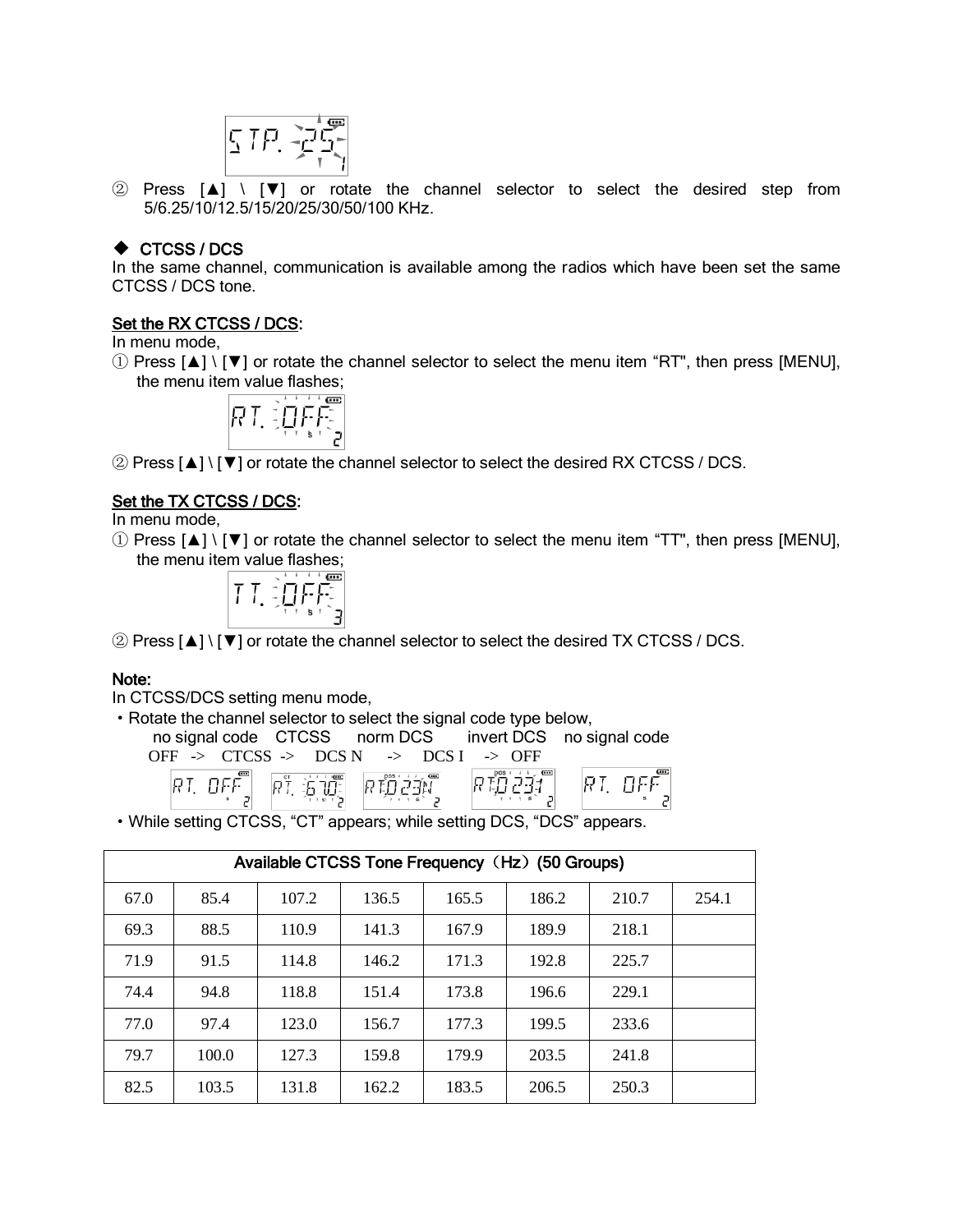|     | Available DCS Codes (105 Groups) |     |     |     |     |     |     |     |     |
|-----|----------------------------------|-----|-----|-----|-----|-----|-----|-----|-----|
| 023 | 065                              | 132 | 205 | 255 | 331 | 413 | 465 | 612 | 723 |
| 025 | 071                              | 134 | 212 | 261 | 332 | 423 | 466 | 624 | 731 |
| 026 | 072                              | 143 | 223 | 263 | 343 | 431 | 503 | 627 | 732 |
| 031 | 073                              | 145 | 225 | 265 | 346 | 432 | 506 | 631 | 734 |
| 032 | 074                              | 152 | 226 | 266 | 351 | 445 | 516 | 632 | 743 |
| 036 | 114                              | 155 | 243 | 271 | 356 | 446 | 523 | 645 | 754 |
| 043 | 115                              | 156 | 244 | 274 | 364 | 452 | 526 | 654 |     |
| 047 | 116                              | 162 | 245 | 306 | 365 | 454 | 532 | 662 |     |
| 051 | 122                              | 165 | 246 | 311 | 371 | 455 | 546 | 664 |     |
| 053 | 125                              | 172 | 251 | 315 | 411 | 462 | 565 | 703 |     |
| 054 | 131                              | 174 | 252 | 325 | 412 | 464 | 606 | 712 |     |

# ◆ Offset Frequency

In VFO mode, offset frequency is available.

# Set An Offset Direction:

In menu mode,

- ① Press [▲] \ [▼] or rotate the channel selector to select the menu item "SFT", then press [MENU], the menu item value flashes;
- ② Press [▲] \ [▼] or rotate the channel selector to select the desired offset direction.

"+" is higher than RX frequency,

"-" is lower than RX frequency,

"OFF" is no offset frequency.

$$
\boxed{\frac{1}{2}\sum_{i=1}^{n}\sum_{i=1}^{n}\prod_{j=1}^{n}\sum_{j=1}^{n}\sum_{j=1}^{n}\left|\frac{1}{2}\sum_{i=1}^{n}\prod_{j=1}^{n}\sum_{j=1}^{n}\sum_{j=1}^{n}\sum_{j=1}^{n}\left|\frac{1}{2}\sum_{j=1}^{n}\prod_{j=1}^{n}\sum_{j=1}^{n}\sum_{j=1}^{n}\sum_{j=1}^{n}\left|\frac{1}{2}\sum_{j=1}^{n}\prod_{j=1}^{n}\sum_{j=1}^{n}\sum_{j=1}^{n}\sum_{j=1}^{n}\left|\frac{1}{2}\sum_{j=1}^{n}\prod_{j=1}^{n}\sum_{j=1}^{n}\sum_{j=1}^{n}\left|\frac{1}{2}\sum_{j=1}^{n}\prod_{j=1}^{n}\sum_{j=1}^{n}\sum_{j=1}^{n}\left|\frac{1}{2}\sum_{j=1}^{n}\sum_{j=1}^{n}\sum_{j=1}^{n}\left|\frac{1}{2}\sum_{j=1}^{n}\sum_{j=1}^{n}\sum_{j=1}^{n}\sum_{j=1}^{n}\left|\frac{1}{2}\sum_{j=1}^{n}\sum_{j=1}^{n}\sum_{j=1}^{n}\sum_{j=1}^{n}\left|\frac{1}{2}\sum_{j=1}^{n}\sum_{j=1}^{n}\sum_{j=1}^{n}\sum_{j=1}^{n}\left|\frac{1}{2}\sum_{j=1}^{n}\sum_{j=1}^{n}\sum_{j=1}^{n}\left|\frac{1}{2}\sum_{j=1}^{n}\sum_{j=1}^{n}\sum_{j=1}^{n}\left|\frac{1}{2}\sum_{j=1}^{n}\sum_{j=1}^{n}\sum_{j=1}^{n}\left|\frac{1}{2}\sum_{j=1}^{n}\sum_{j=1}^{n}\sum_{j=1}^{n}\left|\frac{1}{2}\sum_{j=1}^{n}\sum_{j=1}^{n}\sum_{j=1}^{n}\left|\frac{1}{2}\sum_{j=1}^{n}\sum_{j=1}^{n}\sum_{j=1}^{n}\left|\frac{1}{2}\sum_{j=1}^{n}\sum_{j=1}^{n}\sum_{j=1}^{n}\left|\frac{1}{2}\sum_{j=1}^{n}\sum_{j=1}^{n}\sum_{j=1}^{n}\left|\frac{1}{2}\sum_{j=
$$

## **Set An Offset Frequency:**

In menu mode,

① Press [▲] \ [▼] or rotate the channel selector to select the menu item "OFFSET", then press [MENU] to enter into offset frequency setting;

$$
\overline{\text{OLE}}\, \overline{\text{SE}}\, \overline{\text{T}}_{\text{s}}^{\text{eff}}
$$

② Press [▲] \ [▼] or rotate the channel selector to select the desired offset frequency from 0— 99.995MHz.

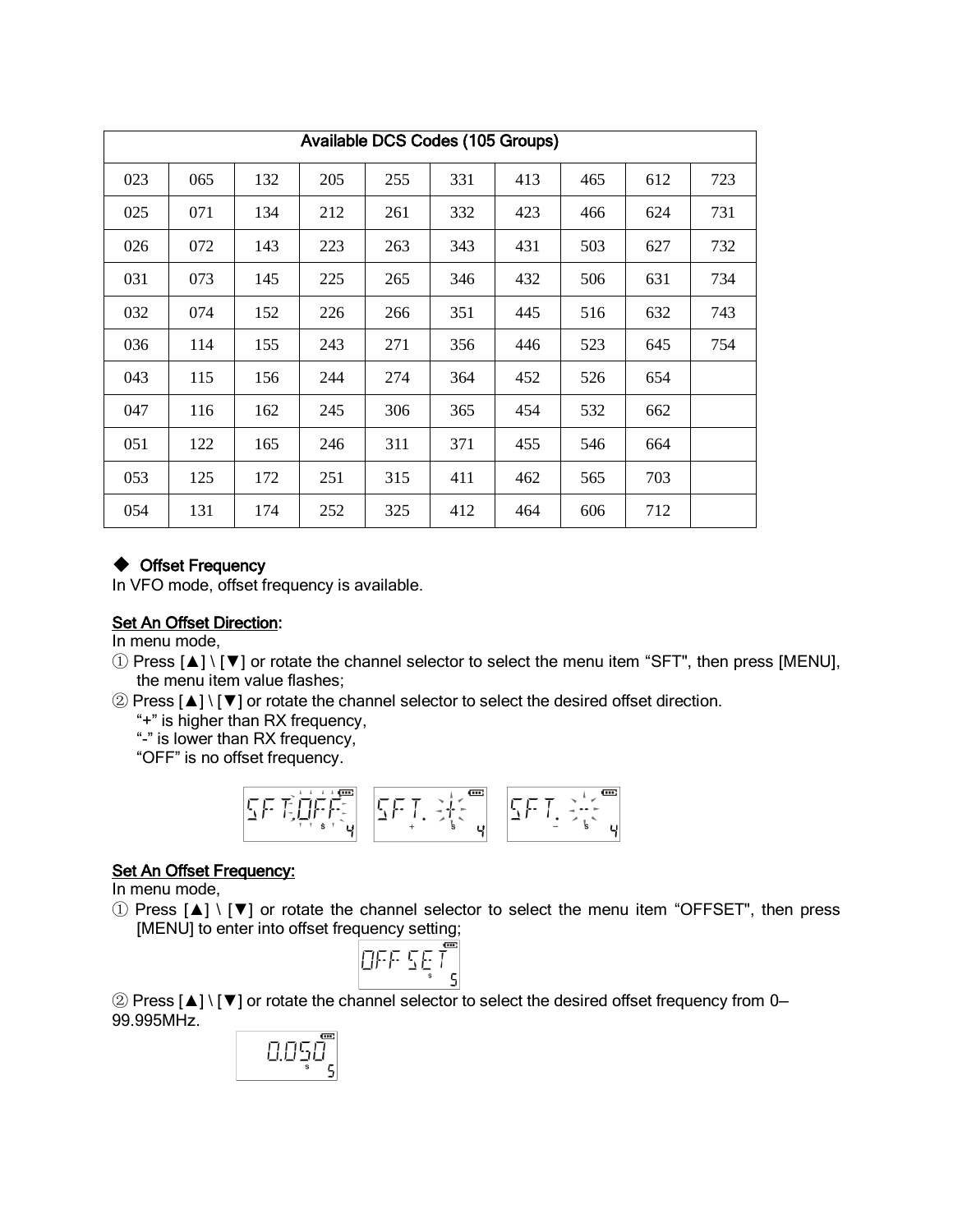#### ◆ Reverse Function

While the reverse function is activated, the TX frequency and RX frequency are interchanged, that is, use RX frequency to TX and TX frequency to RX. The CTCSS and DCS are also interchanged.

In menu mode,

① Press [▲] \ [▼] or rotate the channel selector to select the menu item "REV", then press [MENU],



② Press [▲] \ [▼] or rotate the channel selector to select the the reverse function ON or OFF. Note:

- ·While changing channel or scanning, the reverse function will be auto-off.
- ·"R" appears while the reverse function is ON.

$$
\overline{R} = \mathbf{1} \cdot \mathbf{1} \cdot \mathbf{1} \cdot \mathbf{1} \cdot \mathbf{1} \cdot \mathbf{1} \cdot \mathbf{1} \cdot \mathbf{1} \cdot \mathbf{1} \cdot \mathbf{1} \cdot \mathbf{1} \cdot \mathbf{1} \cdot \mathbf{1} \cdot \mathbf{1} \cdot \mathbf{1} \cdot \mathbf{1} \cdot \mathbf{1} \cdot \mathbf{1} \cdot \mathbf{1} \cdot \mathbf{1} \cdot \mathbf{1} \cdot \mathbf{1} \cdot \mathbf{1} \cdot \mathbf{1} \cdot \mathbf{1} \cdot \mathbf{1} \cdot \mathbf{1} \cdot \mathbf{1} \cdot \mathbf{1} \cdot \mathbf{1} \cdot \mathbf{1} \cdot \mathbf{1} \cdot \mathbf{1} \cdot \mathbf{1} \cdot \mathbf{1} \cdot \mathbf{1} \cdot \mathbf{1} \cdot \mathbf{1} \cdot \mathbf{1} \cdot \mathbf{1} \cdot \mathbf{1} \cdot \mathbf{1} \cdot \mathbf{1} \cdot \mathbf{1} \cdot \mathbf{1} \cdot \mathbf{1} \cdot \mathbf{1} \cdot \mathbf{1} \cdot \mathbf{1} \cdot \mathbf{1} \cdot \mathbf{1} \cdot \mathbf{1} \cdot \mathbf{1} \cdot \mathbf{1} \cdot \mathbf{1} \cdot \mathbf{1} \cdot \mathbf{1} \cdot \mathbf{1} \cdot \mathbf{1} \cdot \mathbf{1} \cdot \mathbf{1} \cdot \mathbf{1} \cdot \mathbf{1} \cdot \mathbf{1} \cdot \mathbf{1} \cdot \mathbf{1} \cdot \mathbf{1} \cdot \mathbf{1} \cdot \mathbf{1} \cdot \mathbf{1} \cdot \mathbf{1} \cdot \mathbf{1} \cdot \mathbf{1} \cdot \mathbf{1} \cdot \mathbf{1} \cdot \mathbf{1} \cdot \mathbf{1} \cdot \mathbf{1} \cdot \mathbf{1} \cdot \mathbf{1} \cdot \mathbf{1} \cdot \mathbf{1} \cdot \mathbf{1} \cdot \mathbf{1} \cdot \mathbf{1} \cdot \mathbf{1} \cdot \mathbf{1} \cdot \mathbf{1} \cdot \mathbf{1} \cdot \mathbf{1} \cdot \mathbf{1} \cdot \mathbf{1} \cdot \mathbf{1} \cdot \mathbf{1} \cdot \
$$

# ◆ TX Power

High or low power are selectable, for short distance communciation, user may select low power to save the battery power.

In menu mode,

- ① Press [▲] \ [▼] or rotate the channel selector to select the menu item "TXP", then press [MENU], the menu item value flashes;
- ② Press [▲] \ [▼] or rotate the channel selector to select the the TX power "H" (high) or "L" (low).

· "LOW" appears while low power is selected.



## ◆ Squelch Level

The squelch is to mute the speaker when no signal is present. While opening the squelch, you will hear the background noise from the speaker; while closing, you won't hear it.

The selected squelch level determines how strong the signal must be for opening and closing the squelch. If the selected squelch level is too high, you won't hear weak signal; if too low, signal will appear in the background noise.

In menu mode,

① Press [▲] \ [▼] or rotate the channel selector to select the menu item "SQL", then press [MENU], the menu item value flashes;

$$
\sum_{i=1}^{n} \frac{1}{i} \prod_{j=1}^{n} \sum_{j=1}^{n} \sum_{j=1}^{n} \sum_{j=1}^{n} \sum_{j=1}^{n} \frac{1}{i} \sum_{j=1}^{n} \sum_{j=1}^{n} \frac{1}{i} \sum_{j=1}^{n} \sum_{j=1}^{n} \frac{1}{i} \sum_{j=1}^{n} \sum_{j=1}^{n} \frac{1}{i} \sum_{j=1}^{n} \sum_{j=1}^{n} \frac{1}{i} \sum_{j=1}^{n} \sum_{j=1}^{n} \frac{1}{i} \sum_{j=1}^{n} \sum_{j=1}^{n} \frac{1}{i} \sum_{j=1}^{n} \sum_{j=1}^{n} \frac{1}{i} \sum_{j=1}^{n} \sum_{j=1}^{n} \frac{1}{i} \sum_{j=1}^{n} \sum_{j=1}^{n} \frac{1}{i} \sum_{j=1}^{n} \sum_{j=1}^{n} \frac{1}{i} \sum_{j=1}^{n} \sum_{j=1}^{n} \frac{1}{i} \sum_{j=1}^{n} \sum_{j=1}^{n} \frac{1}{i} \sum_{j=1}^{n} \sum_{j=1}^{n} \frac{1}{i} \sum_{j=1}^{n} \sum_{j=1}^{n} \frac{1}{i} \sum_{j=1}^{n} \sum_{j=1}^{n} \frac{1}{i} \sum_{j=1}^{n} \sum_{j=1}^{n} \sum_{j=1}^{n} \frac{1}{i} \sum_{j=1}^{n} \sum_{j=1}^{n} \sum_{j=1}^{n} \sum_{j=1}^{n} \sum_{j=1}^{n} \sum_{j=1}^{n} \sum_{j=1}^{n} \sum_{j=1}^{n} \sum_{j=1}^{n} \sum_{j=1}^{n} \sum_{j=1}^{n} \sum_{j=1}^{n} \sum_{j=1}^{n} \sum_{j=1}^{n} \sum_{j=1}^{n} \sum_{j=1}^{n} \sum_{j=1}^{n} \sum_{j=1}^{n} \sum_{j=1}^{n} \sum_{j=1}^{n} \sum_{j=1}^{n} \sum_{j=1}^{n} \sum_{j=1}^{n} \sum_{j=1}^{n} \sum_{j
$$

② Press [▲] \ [▼] or rotate the channel selector to select the desired squelch level from 0-9 level.

# ◆ LED Backlight

In menu mode,

 $\Omega$  Press  $\Delta$  |  $\mathbf{V}$  | or rotate the channel selector to select the menu item "LED", then press [MENU],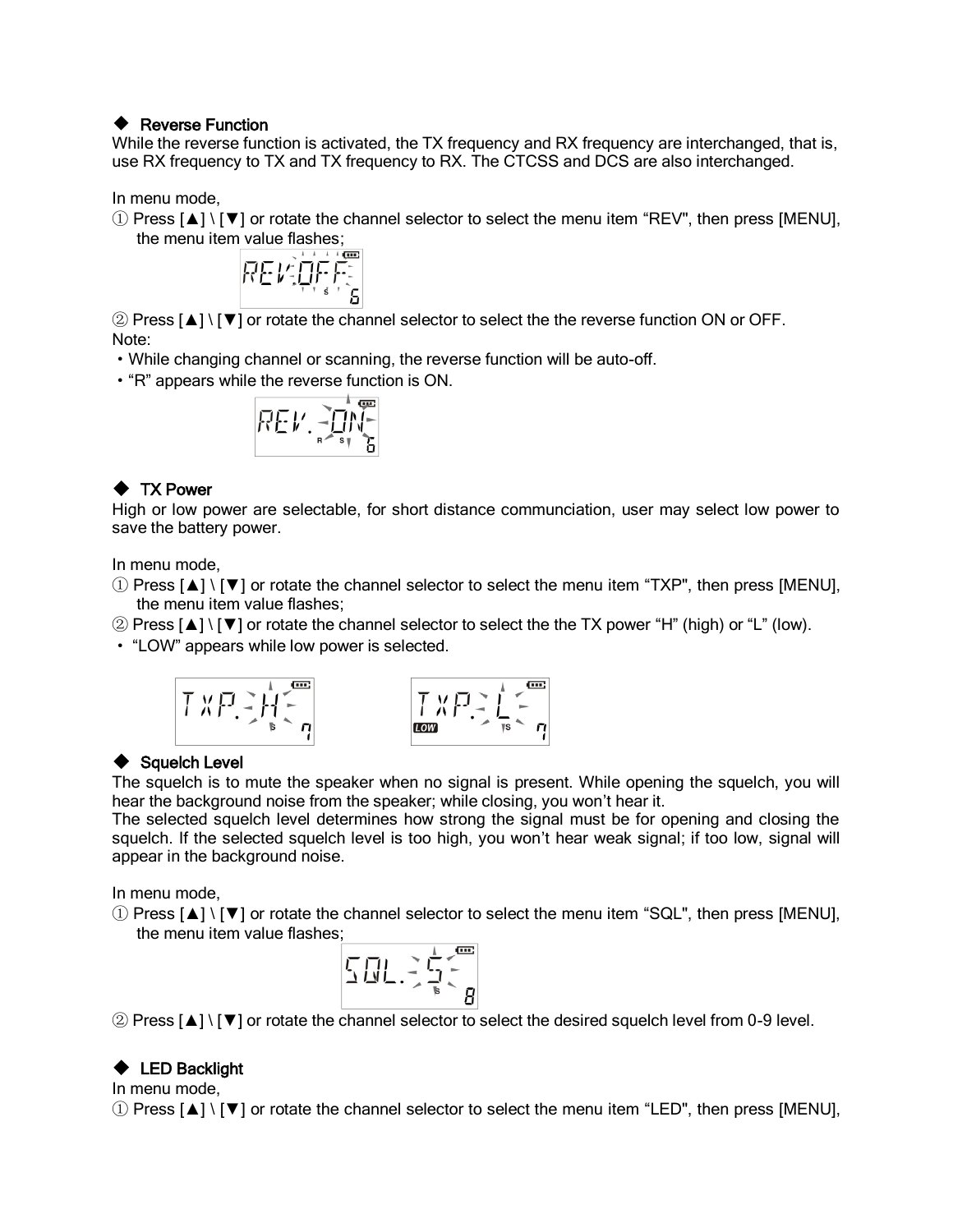the menu item value flashes;

② Press [▲] \ [▼] or rotate the channel selector to select the LED backlight ON, OFF or AUT. "OFF": never lights.

"ON": lights continuously while the radio is powered ON.

"AUTO": lights for 10 seconds when any keys except [PTT] or [MONI] is pressed.



# ◆ Beep

# Keypad Beep:

In menu mode,

- ① Press [▲] \ [▼] or rotate the channel selector to select the menu item "BP", then press [MENU], the menu item value flashes;
- ② Press [▲] \ [▼] or rotate the channel selector to select the keypad beep ON or OFF.



#### Roger Beep:

It is TX end beep which can be heard by both transmitter and receiver.

In menu mode,

- $\Omega$  Press  $\Delta$  |  $\nabla$  | or rotate the channel selector to select the menu item "ROG", then press [MENU], the menu item value flashes;
- ② Press [▲] \ [▼] or rotate the channel selector to select the roger beep ON or OFF.



# ◆ TOT

To prevent accidental prolonged transmission, the radio has a time-out timer. This function cuts a transmission OFF after continuous transmission with a beep.

In menu mode,

- $\Omega$  Press  $\Delta$  |  $\nabla$  | or rotate the channel selector to select the menu item "TOT.", then press [MENU], the menu item value flashes;
- ② Press [▲] \ [▼] or rotate the channel selector to select the desired TOT time from OFF/60/120/240 seconds (OFF: TOT function is OFF).



## ◆ Battery Save

In menu mode,

① Press [▲] \ [▼] or rotate the channel selector to select the menu item "SAV.", then press [MENU], the menu item value flashes;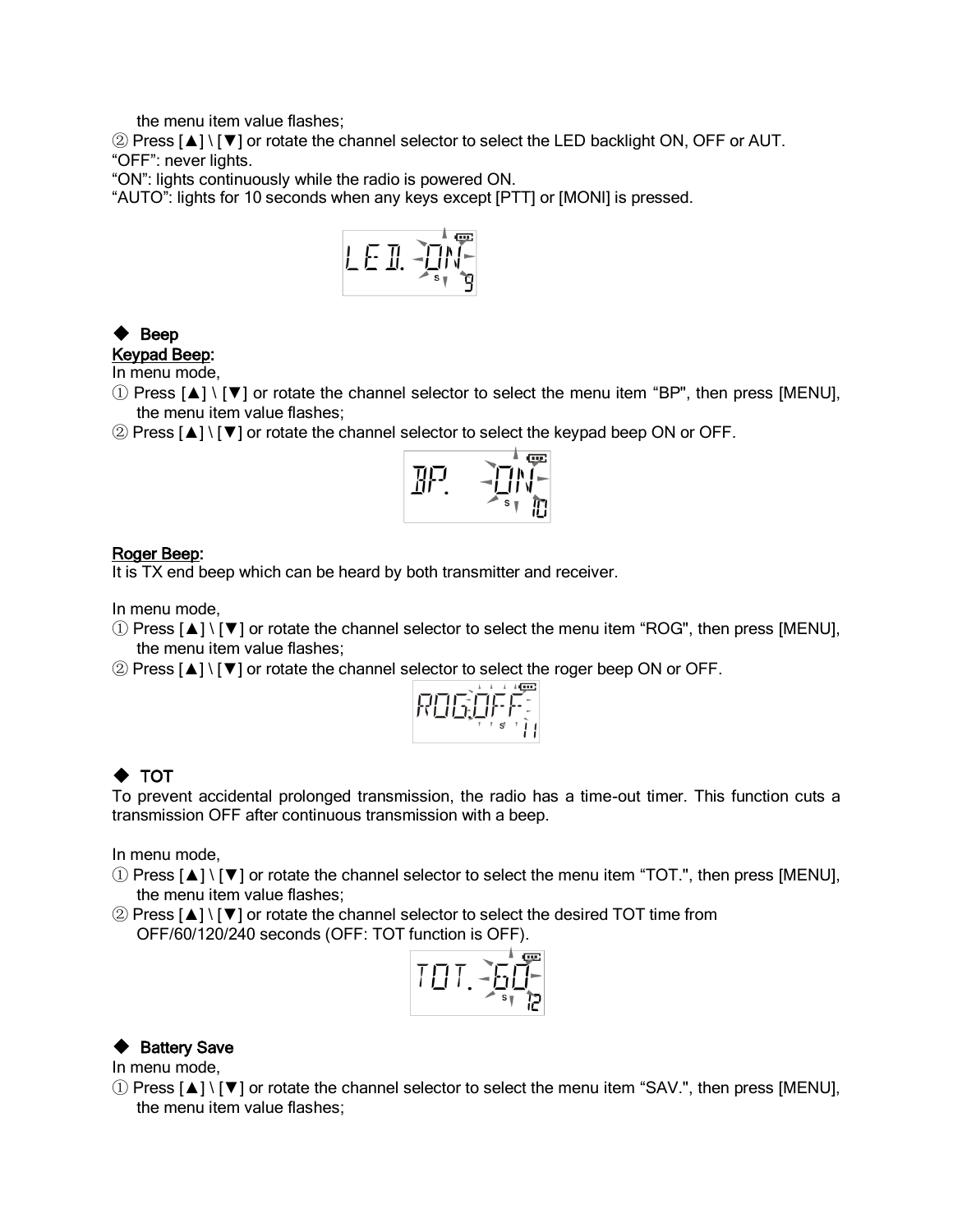② Press [▲] \ [▼] or rotate the channel selector to select the battery save OFF or battery save level from 1-32 level. "S" appears while the battery save function is ON.



#### ◆ Auto Power-off

The radio can be set to automatically turn OFF after a specified period with a beep when no key operations are performed.

In menu mode,

- ① Press [▲] \ [▼] or rotate the channel selector to select the menu item "APO..", then press [MENU], the menu item value flashes;
- ② Press [▲] \ [▼] or rotate the channel selector to select the APO OFF or APO time 1-24 hours. "APO" appears while the APO function is activated.



## ◆ TX ON / OFF

When TX Mute function is activated, the radio can't transmit, but receive to save the battery power.

In menu mode,

- ① Press [▲] \ [▼] or rotate the channel selector to select the menu item "TX.", then press [MENU], the menu item value flashes;
- ② Press [▲] \ [▼] or rotate the channel selector to select the TX ON or OFF.

$$
\overline{y} = \sum_{i=1}^{n} y_i
$$

#### ◆ Key Lock Function

In menu mode,

- ① Press [▲] \ [▼] or rotate the channel selector to select the menu item "KY.", then press [MENU], the menu item value flashes;
- ② Press [▲] \ [▼] or rotate the channel selector to select to the key lock MANU or AUTO.

$$
K\stackrel{\text{def}}{=}\stackrel{\text{def}}{K}\stackrel{\text{def}}{=}\stackrel{\text{def}}{K}
$$

- ·MANU: press and hold [MENU] for 2 seconds to lock or unlock the keypad.
- ·AUTO: auto-key lock when not any operation within 30 seconds. Press and hold [MENU] for 2 seconds to unlock.
- $\cdot$  " $\mathbb{R}^n$ " appears when key lock, all the others keys are not available besides [PTT], [MONI] and the channel selector.

| ς |
|---|
|---|

◆ Busy Channel Lockout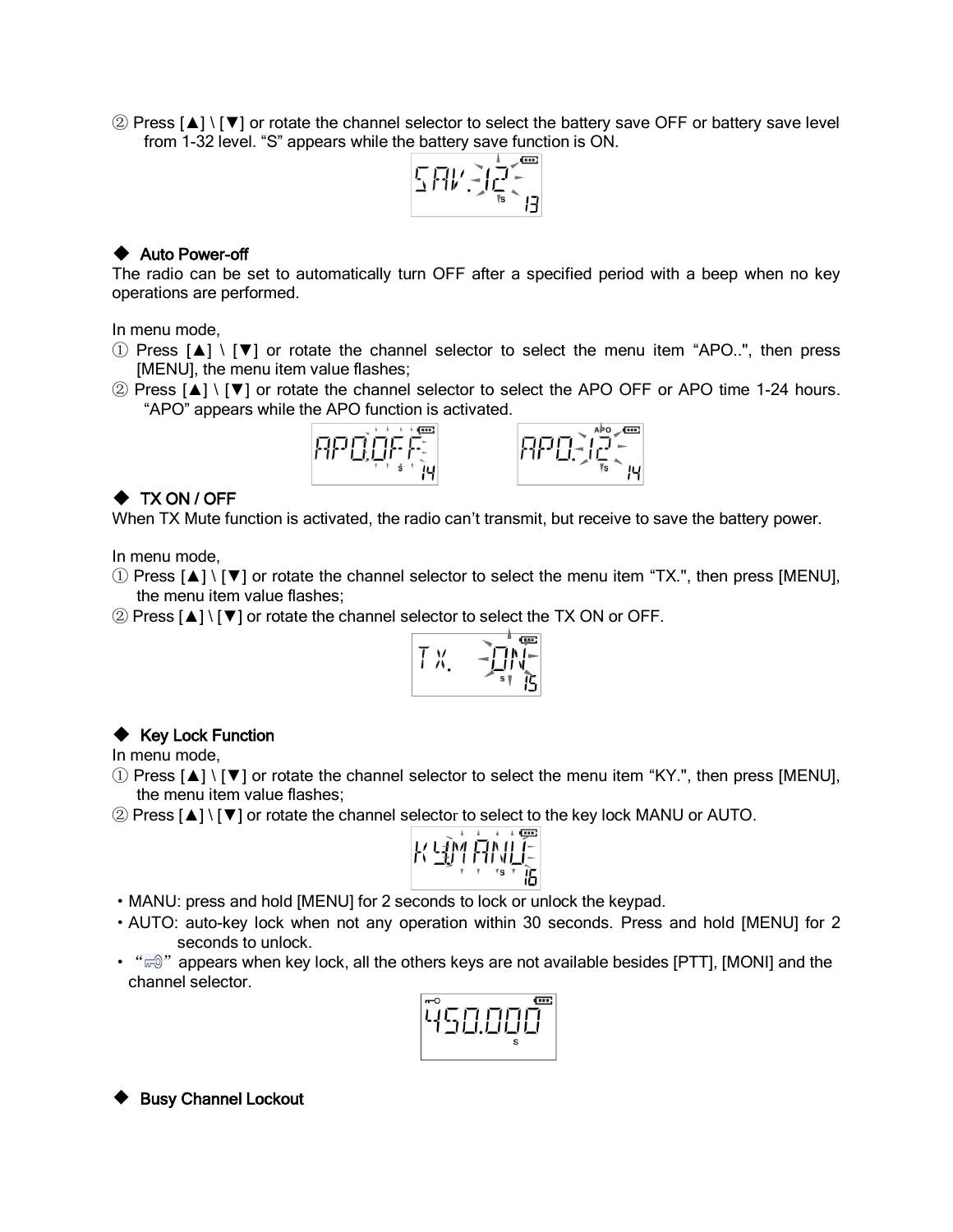This function can prevent user from interfering the communcation of other radios. When the channel is busy, the radio will cut the transmission with a beep "di".

In menu mode,

① Press [▲] \ [▼] or rotate the channel selector to select the menu item "BCL.", then press [MENU], the menu item value flashes;



② Press [▲] \ [▼] or rotate the channel selector to select the BCL OFF, BSY or RPT.

OFF: BCL OFF

BSY: when channel busy

RPT: when channel busy and incorrect CTCSS / DCS

# ◆ Scan Mode

Before scanning, please decide how to continue scanning after detecting and stopping for a signal.

In menu mode,

- ① Press [▲] \ [▼] or rotate the channel selector to select the menu item "SCAN.", then press [MENU], the menu item value flashes;
- ② Press [▲] \ [▼] or rotate the channel selector to select the desired scan mode.

There are the following three modes selectable.

#### • Time-operated Mode (TO)

 The radio stops scanning when detecting a signal, remains there for 5 seconds, and then continues to scan even if the signal is still present.

#### $\cdot$  Carrier-operated Mode (CO)

 The radio stops scanning when detecting a signal and remains there until the signal disappears. There is a 5 seconds delay between signal disappearing and scan resumption unless the radio detects a new signal during this time.

#### • Search-operated Mode (SE)

The radio stops scanning and pauses on the channel when detecting a signal, and remains there even if the signals has disappeared.



## ◆ Display Information When Power ON

In menu mode,

- ① Press [▲] \ [▼] or rotate the channel selector to select the menu item "DIS.", then press [MENU], the menu item value flashes;
- ② Press [▲] \ [▼] or rotate the channel selector to select the desired display information OFF, DC or MSG.

OFF: display information OFF

DC: display battery voltage

DIS: display information ON

·While select MSG, the display information is PC programmable.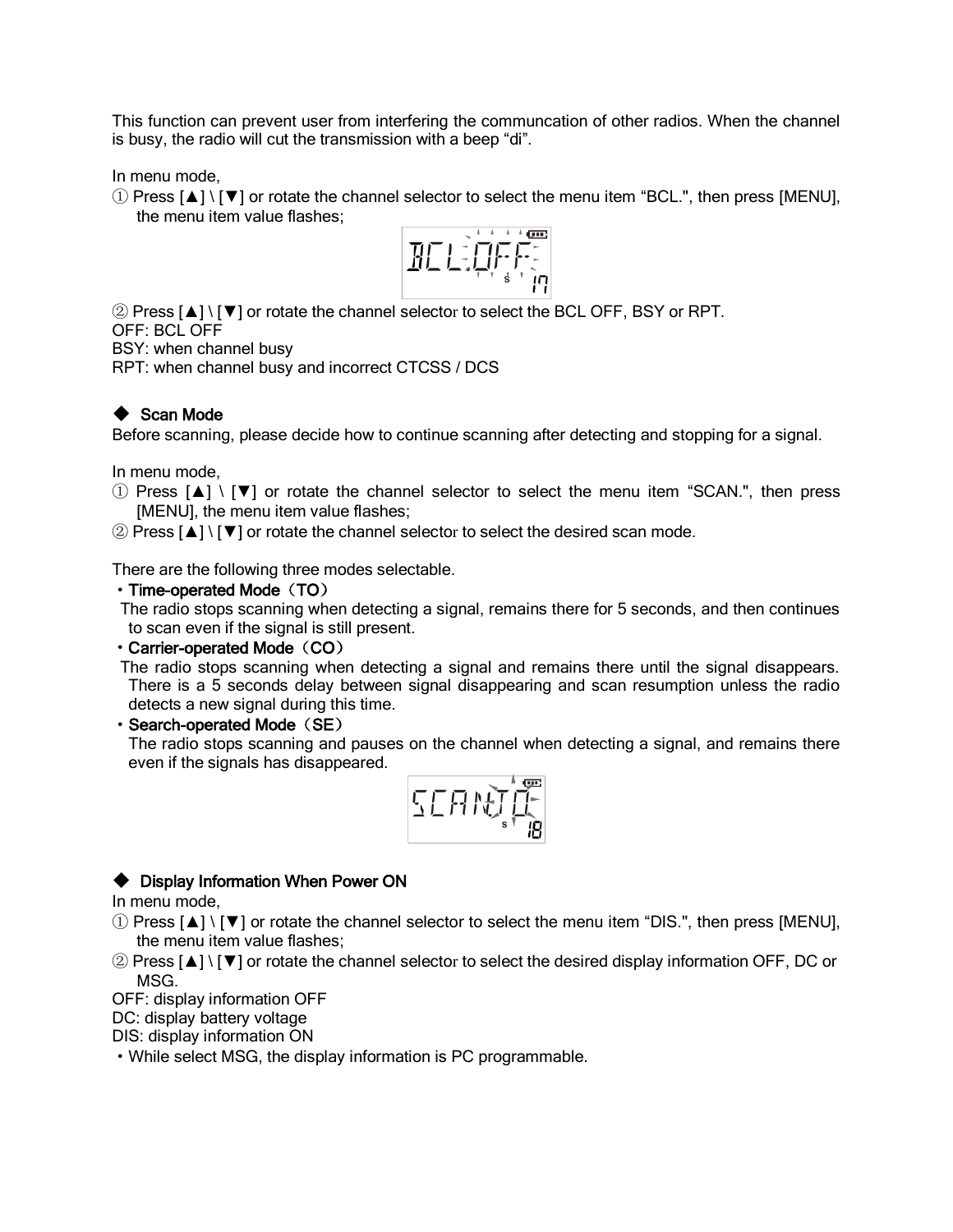$$
\text{I}\text{I}\subseteq \text{I}\text{I}\text{I}\text{I}
$$

## ◆ Memory Name

Channel number or memory name display in CH mode is available.

In menu mode,

- ① Press [▲] \ [▼] or rotate the channel selector to select the menu item "MDF.", then press [MENU], the menu item value flashes;
- ② Press [▲] \ [▼] or rotate the channel selector to select the desired display MN or FRQ.
- ·MN: display memory name; FRQ: display channel number.
- ·The memory name is PC programmable.

$$
\mathsf{MIF.} \xrightarrow{\mathsf{MIF}} \mathsf{H} \mathsf{H}
$$

## ◆ Memory Channel Lockout

This function is to avoid accidental deletion.

In menu mode,

- ① Press [▲] \ [▼] or rotate the channel selector to select the menu item "CHL.", then press [MENU], the menu item value flashes;
- ② Press [▲] \ [▼] or rotate the channel selector to select the memory channel lockour ON or OFF.
- " $\overleftrightarrow{\mathbb{X}}$ " appears when this function is activated.



# ◆ Standby Display Mode

In menu mode,

- ① Press [▲] \ [▼] or rotate the channel selector to select the menu item "V/M.", then press [MENU], the menu item value flashes;
- ② Press [▲] \ [▼] or rotate the channel selector to select the desired display mode.
- ·There are three standby display modes:

VFO mode: full-frequency mode

MR mode: frequency memory mode

CH mode: channel mode

$$
\left| \frac{1}{\sum_{i=1}^{n} \sum_{j=1}^{n} \frac{1}{j} \sum_{j=1}^{n} \frac{1}{j} \sum_{j=1}^{n} \frac{1}{j} \sum_{j=1}^{n} \frac{1}{j} \sum_{j=1}^{n} \frac{1}{j} \sum_{j=1}^{n} \frac{1}{j} \sum_{j=1}^{n} \frac{1}{j} \sum_{j=1}^{n} \frac{1}{j} \sum_{j=1}^{n} \frac{1}{j} \sum_{j=1}^{n} \frac{1}{j} \sum_{j=1}^{n} \frac{1}{j} \sum_{j=1}^{n} \frac{1}{j} \sum_{j=1}^{n} \frac{1}{j} \sum_{j=1}^{n} \frac{1}{j} \sum_{j=1}^{n} \frac{1}{j} \sum_{j=1}^{n} \frac{1}{j} \sum_{j=1}^{n} \frac{1}{j} \sum_{j=1}^{n} \frac{1}{j} \sum_{j=1}^{n} \frac{1}{j} \sum_{j=1}^{n} \frac{1}{j} \sum_{j=1}^{n} \frac{1}{j} \sum_{j=1}^{n} \frac{1}{j} \sum_{j=1}^{n} \frac{1}{j} \sum_{j=1}^{n} \frac{1}{j} \sum_{j=1}^{n} \frac{1}{j} \sum_{j=1}^{n} \frac{1}{j} \sum_{j=1}^{n} \frac{1}{j} \sum_{j=1}^{n} \frac{1}{j} \sum_{j=1}^{n} \frac{1}{j} \sum_{j=1}^{n} \frac{1}{j} \sum_{j=1}^{n} \frac{1}{j} \sum_{j=1}^{n} \frac{1}{j} \sum_{j=1}^{n} \frac{1}{j} \sum_{j=1}^{n} \frac{1}{j} \sum_{j=1}^{n} \frac{1}{j} \sum_{j=1}^{n} \frac{1}{j} \sum_{j=1}^{n} \frac{1}{j} \sum_{j=1}^{n} \frac{1}{j} \sum_{j=1}^{n} \frac{1}{j} \sum_{j=1}^{n} \frac{1}{j} \sum_{j=1}^{n} \frac{1}{j} \sum_{j=1}^{n} \frac{1}{j} \sum_{j=1}^{n} \frac{1}{j} \sum_{j=1}^{n} \
$$

# ◆ Channel Memory

In VFO mode, the parameters setting like frequency, CTCSS/DCS, power etc. are available.

In menu mode,

① Press [▲] \ [▼] or rotate the channel selector to select the menu item "MCH.", then press [MENU], the menu item value flashes;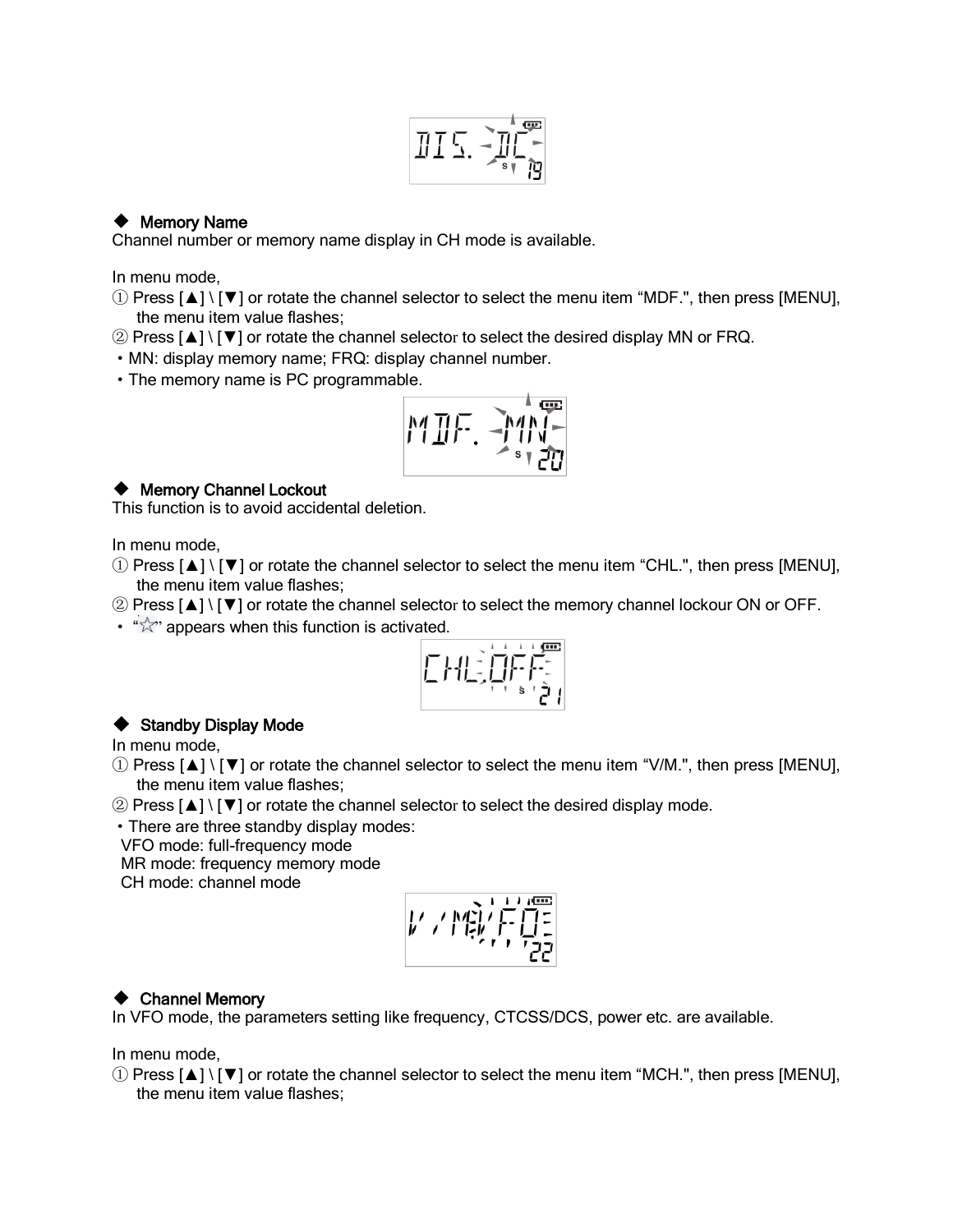② Press [▲] \ [▼] or rotate the channel selector to select the desired memory channel number. ③ Press [menu] to confirm the memory.

$$
M_{L}^{T}H_{1} \stackrel{> \cdots \stackrel{m}{\sim} \stackrel{m}{\sim} \stackrel{m}{\sim} \stackrel{m}{\sim} \stackrel{m}{\sim} \stackrel{m}{\sim} \stackrel{m}{\sim} \stackrel{m}{\sim} \stackrel{m}{\sim} \stackrel{m}{\sim} \stackrel{m}{\sim} \stackrel{m}{\sim} \stackrel{m}{\sim} \stackrel{m}{\sim} \stackrel{m}{\sim} \stackrel{m}{\sim} \stackrel{m}{\sim} \stackrel{m}{\sim} \stackrel{m}{\sim} \stackrel{m}{\sim} \stackrel{m}{\sim} \stackrel{m}{\sim} \stackrel{m}{\sim} \stackrel{m}{\sim} \stackrel{m}{\sim} \stackrel{m}{\sim} \stackrel{m}{\sim} \stackrel{m}{\sim} \stackrel{m}{\sim} \stackrel{m}{\sim} \stackrel{m}{\sim} \stackrel{m}{\sim} \stackrel{m}{\sim} \stackrel{m}{\sim} \stackrel{m}{\sim} \stackrel{m}{\sim} \stackrel{m}{\sim} \stackrel{m}{\sim} \stackrel{m}{\sim} \stackrel{m}{\sim} \stackrel{m}{\sim} \stackrel{m}{\sim} \stackrel{m}{\sim} \stackrel{m}{\sim} \stackrel{m}{\sim} \stackrel{m}{\sim} \stackrel{m}{\sim} \stackrel{m}{\sim} \stackrel{m}{\sim} \stackrel{m}{\sim} \stackrel{m}{\sim} \stackrel{m}{\sim} \stackrel{m}{\sim} \stackrel{m}{\sim} \stackrel{m}{\sim} \stackrel{m}{\sim} \stackrel{m}{\sim} \stackrel{m}{\sim} \stackrel{m}{\sim} \stackrel{m}{\sim} \stackrel{m}{\sim} \stackrel{m}{\sim} \stackrel{m}{\sim} \stackrel{m}{\sim} \stackrel{m}{\sim} \stackrel{m}{\sim} \stackrel{m}{\sim} \stackrel{m}{\sim} \stackrel{m}{\sim} \stackrel{m}{\sim} \stackrel{m}{\sim} \stackrel{m}{\sim} \stackrel{m}{\sim} \stackrel{m}{\sim} \stackrel{m}{\sim} \stackrel{m}{\sim} \stackrel{m}{\sim} \stackrel{m}{\sim} \stackrel{m}{\sim} \stackrel{m}{\sim} \stackrel{m}{\sim} \stackrel{m}{\sim} \stack
$$

# ◆ VOX

When VOX function is activated, user can transmit by voice without press and hold [PTT]. In menu mode,

#### VOX ON/OFF:

In menu mode,

- ① Press [▲] \ [▼] or rotate the channel selector to select the menu item "VOX.", then press [MENU], the menu item value flashes;
- ② Press [▲] \ [▼] or rotate the channel selector to select the VOX ON or OFF.
- ·"VOX" appears while VOX ON.



#### VOX Level:

In menu mode,

- ① Press [▲] \ [▼] or rotate the channel selector to select the menu item "VOL.", then press [MENU], the menu item value flashes;
- ② Press [▲] \ [▼] or rotate the channel selector to select the desired VOX level from OFF/1-10 level.

$$
1' x_1' \cdot \frac{1}{2} \cdot \frac{1}{25}
$$

#### ■ RESETTING FUNCTION

While pressing and holding [MONI], [UP], turn power on to enter into the initial set mode, "DEL.CH?" appears; In the initial set mode, press  $[\triangle] \setminus [\triangledown]$  or rotate the channel selector to select the desired menu item, then press [MENU] to enter into the setting.



#### ◆ Delete Memory Channel

Delete a memory channel, "DEL.CH?"appears.

- ① Press [▲] \ [▼] or rotate the channel selector to select the desired memory channel;
- ② Press [MENU], "SURE?" appears;
- ③ Press [MENU] to confirm the deleting;
- ③ After deleting, it turns to the next memory channel which is waiting for deleting, if all channels have been deleted, it returns to the previous menu;
- ·If there is no memory channel, it is not available for entering into this menu.